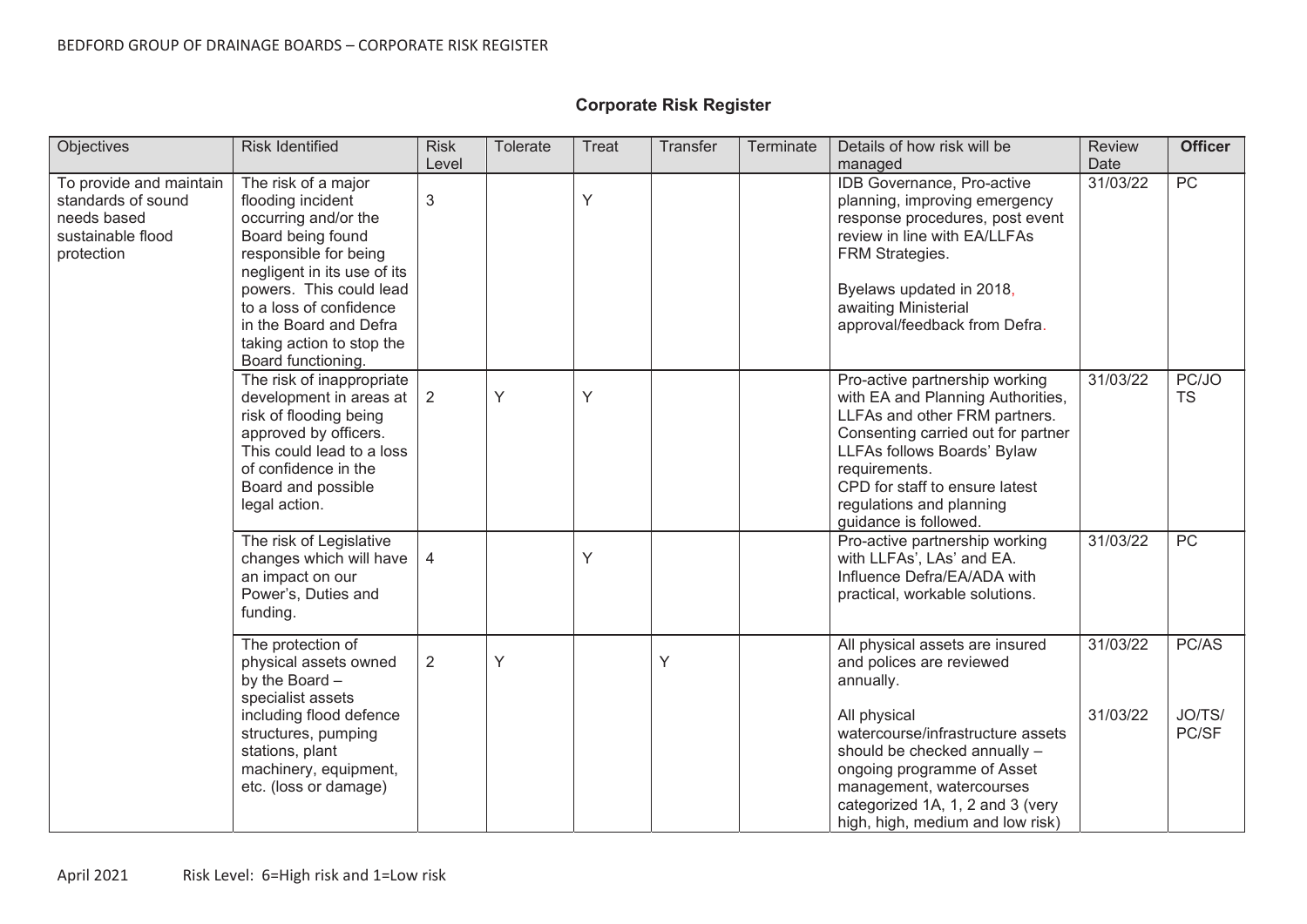## BEDFORD GROUP OF DRAINAGE BOARDS – CORPORATE RISK REGISTER

| Objectives                                                                                                                                                                                            | <b>Risk Identified</b>                                                                                        | <b>Risk</b><br>Level | Tolerate       | Treat          | Transfer | Terminate | Details of how risk will be<br>managed                                                                                                                                                                                                                | <b>Review</b><br>Date | <b>Officer</b> |
|-------------------------------------------------------------------------------------------------------------------------------------------------------------------------------------------------------|---------------------------------------------------------------------------------------------------------------|----------------------|----------------|----------------|----------|-----------|-------------------------------------------------------------------------------------------------------------------------------------------------------------------------------------------------------------------------------------------------------|-----------------------|----------------|
|                                                                                                                                                                                                       |                                                                                                               |                      |                |                |          |           | - maintenance programme<br>organised to deal with highest<br>risk watercourses/assets first.                                                                                                                                                          |                       |                |
|                                                                                                                                                                                                       | The risk of damage to<br>third party property or<br>individuals because of<br>the Board providing<br>services | $\overline{2}$       | Y              |                | Y        |           | Public Liability & Professional<br>Indemnity Insurance is<br>renewed/procured annually.                                                                                                                                                               | 31/03/22              | PC/AS          |
|                                                                                                                                                                                                       | Insufficient staff or other<br>resources to deliver the<br>service needs                                      | $\overline{2}$       | Y              | Y              |          |           | Staff have general awareness of<br>other team members' essential<br>tasks and can provide cover<br>when required. Other IDB's can<br>provide emergency assistance if<br>required. Recruitment of<br>additional engineering staff is<br>now happening. | 31/03/22              | <b>ALL</b>     |
| To conserve and<br>enhance the<br>environment wherever<br>practical and possible to<br>ensure there is no net<br>loss to biodiversity                                                                 | Non-delivery/non-<br>compliance of<br>objectives                                                              | $\mathbf{1}$         | Y              | Y              |          |           | Working practices comply with<br>Boards/ADA/Natural England<br>guidance, staff training, retained<br>Ecologist. Legal opinion sought if<br>required.                                                                                                  | 31/03/22              | PL/JO          |
| To provide an out of<br>hours duty officer, to<br>support Category 1 & 2<br><b>Emergency Responders</b><br>and community in a<br>flood emergency, in<br>such a way as could be<br>reasonably expected | Insufficient trained staff<br>resources to cover<br>emergency event                                           | $\overline{2}$       | Y              | Y              |          |           | Duty officer rota, gold/silver<br>control training, emergency plan<br>updated. EA review of flood<br>emergency discussed at IDB/EA<br>liaison meetings.                                                                                               | 31/03/22              | PC/PL          |
|                                                                                                                                                                                                       | Public do not know who<br>to contact in an<br>emergency flood event                                           | $\overline{2}$       | Y              | Y              |          |           | Local FRM partnerships<br>addressing issue of public<br>awareness and shared comms<br>during high rainfall events.                                                                                                                                    | 31/03/22              | PC/PL          |
|                                                                                                                                                                                                       | Signage at IDB sites to<br>be clear and informative                                                           | $\overline{2}$       | Y              | Y              |          |           | Signs at assets reviewed and<br>updated.                                                                                                                                                                                                              | 31/03/22              | PL             |
|                                                                                                                                                                                                       | Out of hours contact via<br>mobile phone                                                                      | $\overline{2}$       | $\overline{Y}$ | $\overline{Y}$ |          |           | Duty officer standby rota, ad hoc<br>workforce standby Rota if<br>possible, flooding forecast.                                                                                                                                                        | 31/03/22              | PC/PL          |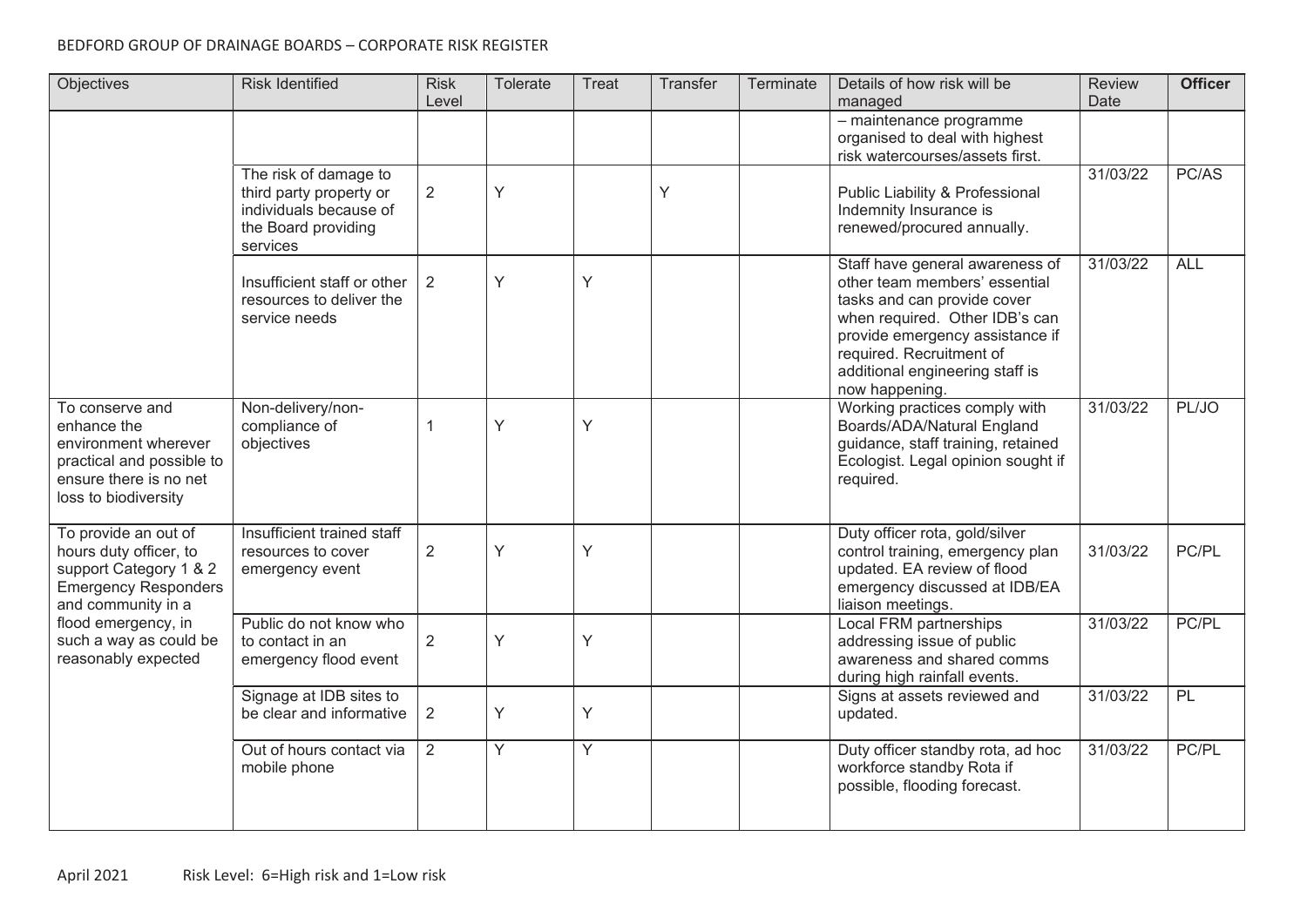## BEDFORD GROUP OF DRAINAGE BOARDS – CORPORATE RISK REGISTER

| Objectives                                                           | <b>Risk Identified</b>                                                                                                                                                                                      | <b>Risk</b><br>Level | Tolerate                     | Treat          | <b>Transfer</b> | Terminate | Details of how risk will be<br>managed                                                                                                                                                                                                                                                                                                                                                                                                                                                                                                                                                                                                                                                                                       | <b>Review</b><br>Date | <b>Officer</b> |
|----------------------------------------------------------------------|-------------------------------------------------------------------------------------------------------------------------------------------------------------------------------------------------------------|----------------------|------------------------------|----------------|-----------------|-----------|------------------------------------------------------------------------------------------------------------------------------------------------------------------------------------------------------------------------------------------------------------------------------------------------------------------------------------------------------------------------------------------------------------------------------------------------------------------------------------------------------------------------------------------------------------------------------------------------------------------------------------------------------------------------------------------------------------------------------|-----------------------|----------------|
| To provide a safe and<br>fulfilling working<br>environment for staff | Employees contravene<br>H & S Regs                                                                                                                                                                          | 3                    |                              | $\overline{Y}$ | $\overline{Y}$  |           | H & S training, Insurance, Risk<br>Assessments regularly checked<br>and updated. Review carried out<br>of safety warning equipment on<br>plant and machinery.                                                                                                                                                                                                                                                                                                                                                                                                                                                                                                                                                                | 31/03/22              | PL/JO          |
|                                                                      | Potential legal<br>proceedings/corporate<br>manslaughter                                                                                                                                                    | 3                    |                              | Y              | Y               |           | <b>Employers Liability insurance</b><br>Employee training and<br>awareness. Members H & S<br>training, using ADAs training<br>modules.                                                                                                                                                                                                                                                                                                                                                                                                                                                                                                                                                                                       | 31/03/22              | PC/PL          |
|                                                                      | Staff retention issues                                                                                                                                                                                      | $\mathbf{1}$         | Y                            | Y              |                 |           | Staff CPD/training where<br>appropriate.                                                                                                                                                                                                                                                                                                                                                                                                                                                                                                                                                                                                                                                                                     | 31/03/22              | <b>ALL</b>     |
| To respond effectively<br>to the Coronavirus<br>outbreak             | Risk of<br>a)<br>contracting<br>virus and<br>onward<br>transmission to<br>others<br><b>Risk to</b><br>b)<br>business<br>continuity due<br>to availability of<br>workforce and<br>government<br>restrictions | 5<br>4               | $\mathsf{N}$<br>$\mathsf{N}$ | Y<br>Y         |                 |           | Follow Government guidance<br>implement measures contained<br>within CV19 risk assessment<br>Including<br>increased hygiene<br>Social distancing<br>Advice for vulnerable groups<br>Regular updates to teams<br>monitor and review latest<br>guidance<br>Establish home working<br>arrangements via laptop and<br>access to all systems<br>Continue to respond to enquiries<br>via telephone and email<br>Focus operational work on<br>essential maintenance and<br>obstruction clearing prioritizing<br>high-risk assets<br>Maintain financial overview and<br>monitor cash flow<br>Establish alternative<br>arrangements for board decision<br>making.<br>Ensure steps taken for business<br>continuity if revised working | Ongoing               | PC             |